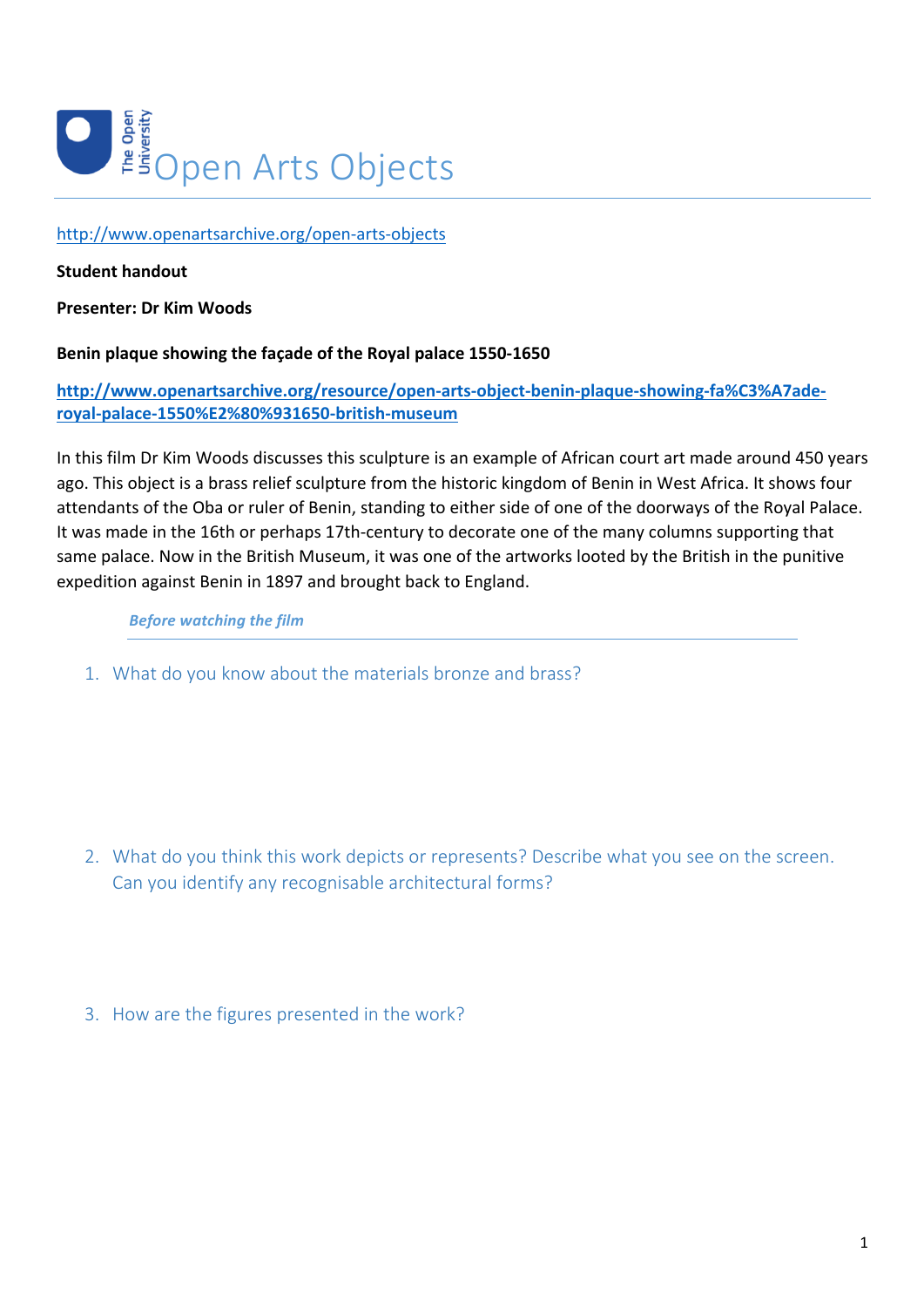4. What function do you think this work might have served?

**After watching the film** 

1. How do you think this work relates to the culture of the court where it was displayed?

2. Has the film helped you define some of the formal elements of the work? Consider scale, medium, and the treatment of the human figures.

3. Does it have a recognisable purpose or function? Does this relate to the time period in which it was made?

4. How has this film helped you think about how and where African art should be displayed?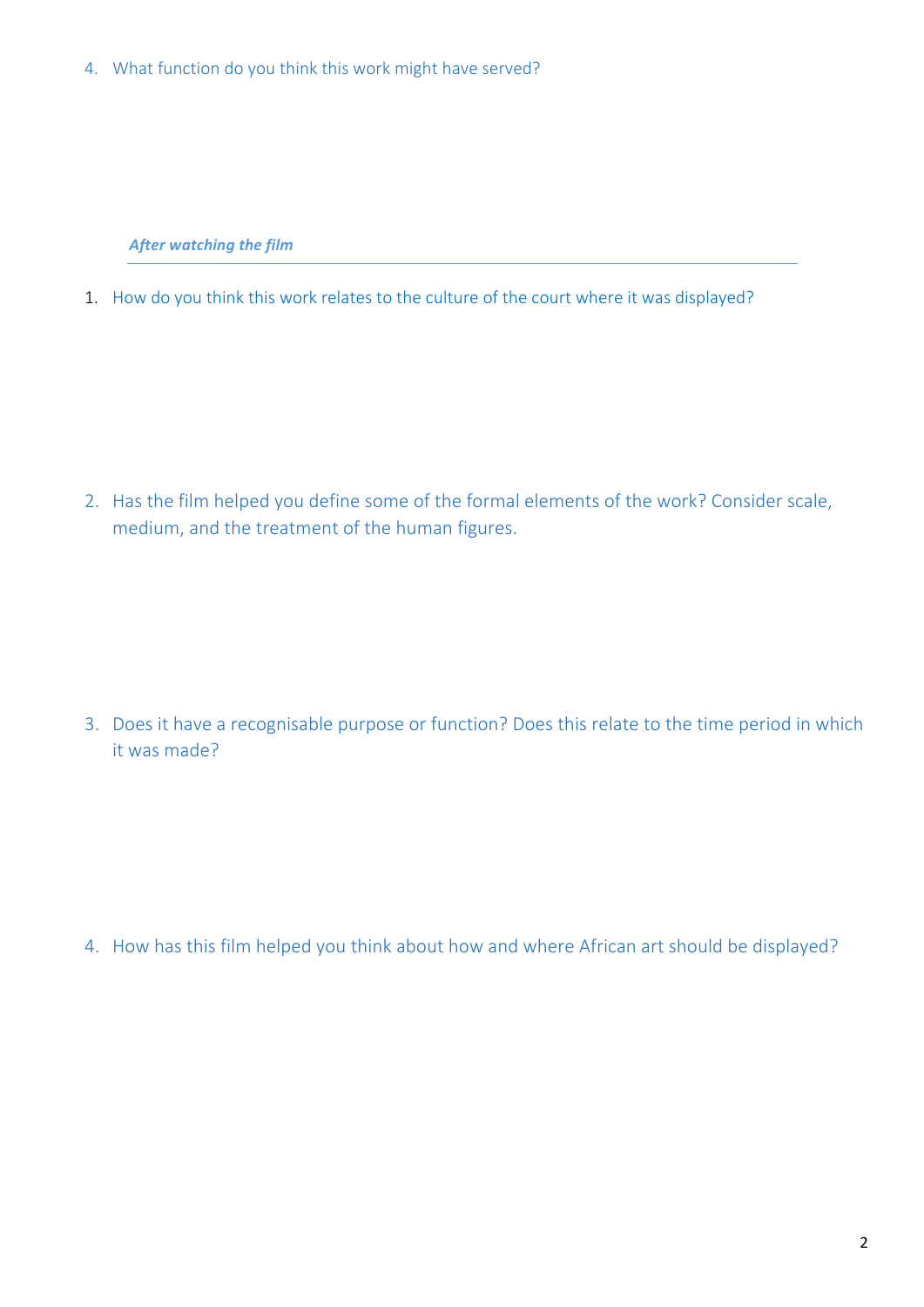# *Online Activity*

You have a choice here, depending on how much time you have and what your interests are.

If you would like to follow up issues of displaying Benin art as ethnic artefacts or as art object, then watch the film and listen to the podcasts at OpenLearn:

http://www.open.edu/openlearn/history-the-arts/the-arts-past-and-present-the-benin-bronze

If you would like to find out more about Benin plaques and their historical contexts then go to *The History* of the World in 100 Objects originally broadcast by Neil Macgregor, and the accompanying information.

http://www.bbc.co.uk/ahistoryoftheworld/objects/rmAT6B7zTZCGACd7i7l6Wg

### Bibliography

Barbara Plankensteiner (ed.), Benin: kings and rituals: court arts from Nigeria, Ghent: Snoeck, 2007

(this is the big exhibition catalogue from the 2007 Benin exhibition, which may be available in some libraries).

Paula Girschick Ben-Amos, *The art of Benin*, Rev. ed., London: British Museum Press 1995.

Suzanne Preston Blier, *The royal arts of Africa: the majesty of form*, London: Lawrence King 1998

#### *Resources online*

There is a short essay on Benin that tells you a little more about the African Kingdom of Benin and its trade with the Portuguese.

https://www.britishmuseum.org/PDF/british\_museum\_benin\_art.pdf

You might also like to try browsing Benin in the Heilbrunn timeline under chronology, works of art and essays.

http://www.metmuseum.org/toah/

There are sculptures from Benin outside London, so take a look at the website of your local museum or gallery.